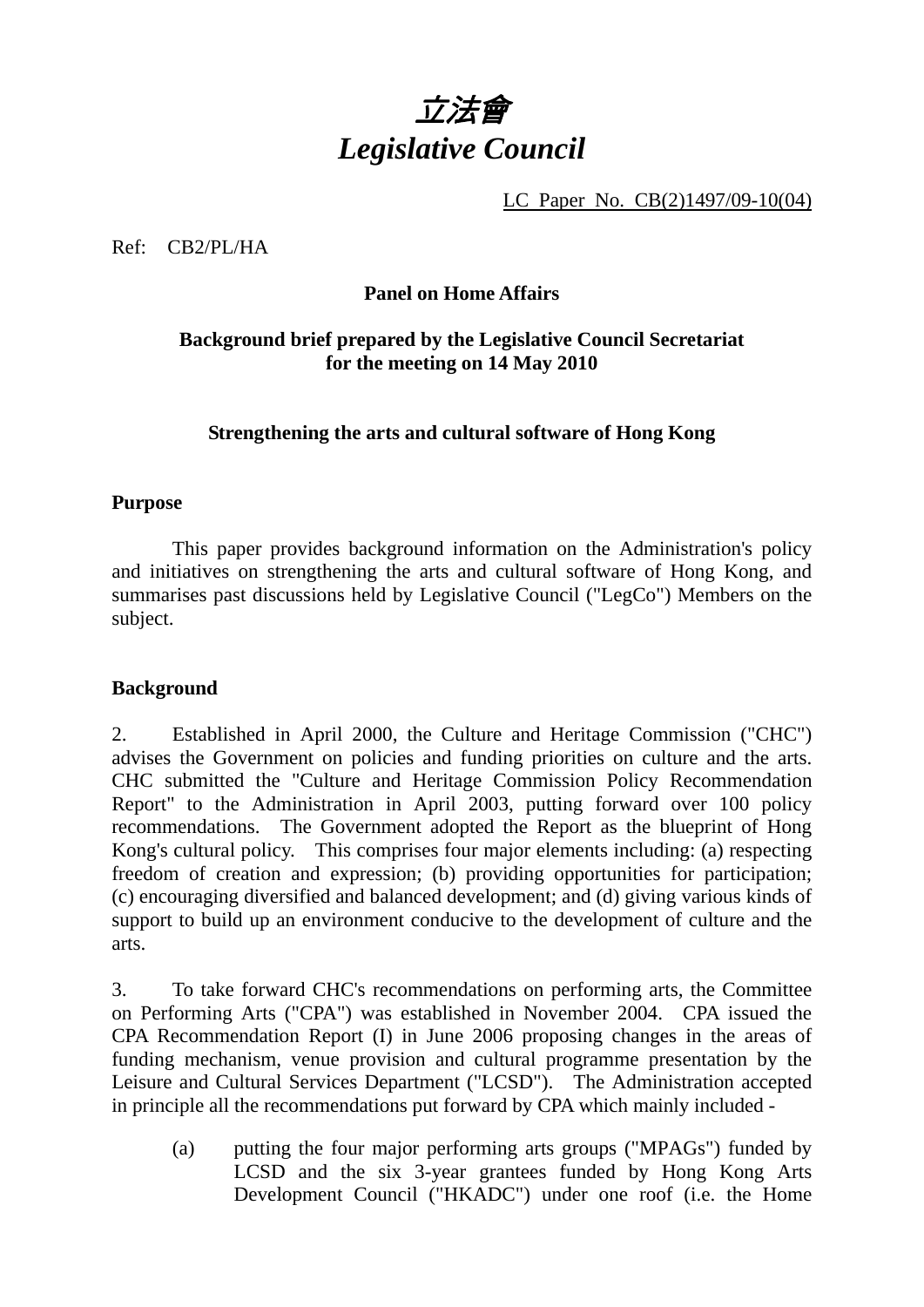Affairs Bureau ("HAB")) and setting up a new grant scheme by HKADC to provide funding and venue support for budding artists/arts groups;

- (b) establishing a new funding body (i.e. the Funding Committee for the Performing Arts) to advise the Government on funding concerning MPAGs;
- (c) developing a single assessment mechanism for MPAGs with a set of clear and measurable assessment criteria focusing on artistic and community impact, quantifiable outputs and deliverables as well as governance and management; and
- (d) putting forward all 13 performing art venues under LCSD for the Venue Partnership Scheme to enhance partnership between LCSD and performing arts groups.

4. According to the Secretary for Home Affairs' policy briefing on the Chief Executive's 2007 Policy Address at the Panel meeting in October 2007, HAB would implement the following measures starting from 2008-2009 to take forward CPA's recommendations -

- (a) increasing funding support for MPAGs during the transitional period before a new funding and assessment mechanism is put in place;
- (b) increasing funding for HKADC to enhance support for the development of small and medium arts groups ("SMAGs"), promoting cultural co-operation between Hong Kong and Mainland artists and art groups, and conducting baseline studies to support the development of various arts forms;
- (c) augmenting LCSD's work in audience-building and arts education and encouraging the production of partnership programmes by SMAGs at LCSD venues; and
- (d) conducting a comprehensive survey on the demand and supply of manpower in the arts and cultural sector, with a view to devising appropriate training and educational measures.

5. As advised by the Secretary for Home Affairs during his briefing to the Panel on the Chief Executive's 2009 Policy Address in October 2009, the Government is determined to promote culture and the arts in a holistic, concerted and sustainable manner in order to realise the vision for the West Kowloon Cultural District ("WKCD") and to complement the development of the cultural and creative industries. The Government would, in collaboration with its partners, continue to strengthen the local cultural software through the three pronged approach of arts programme development, audience building, and arts education and manpower training.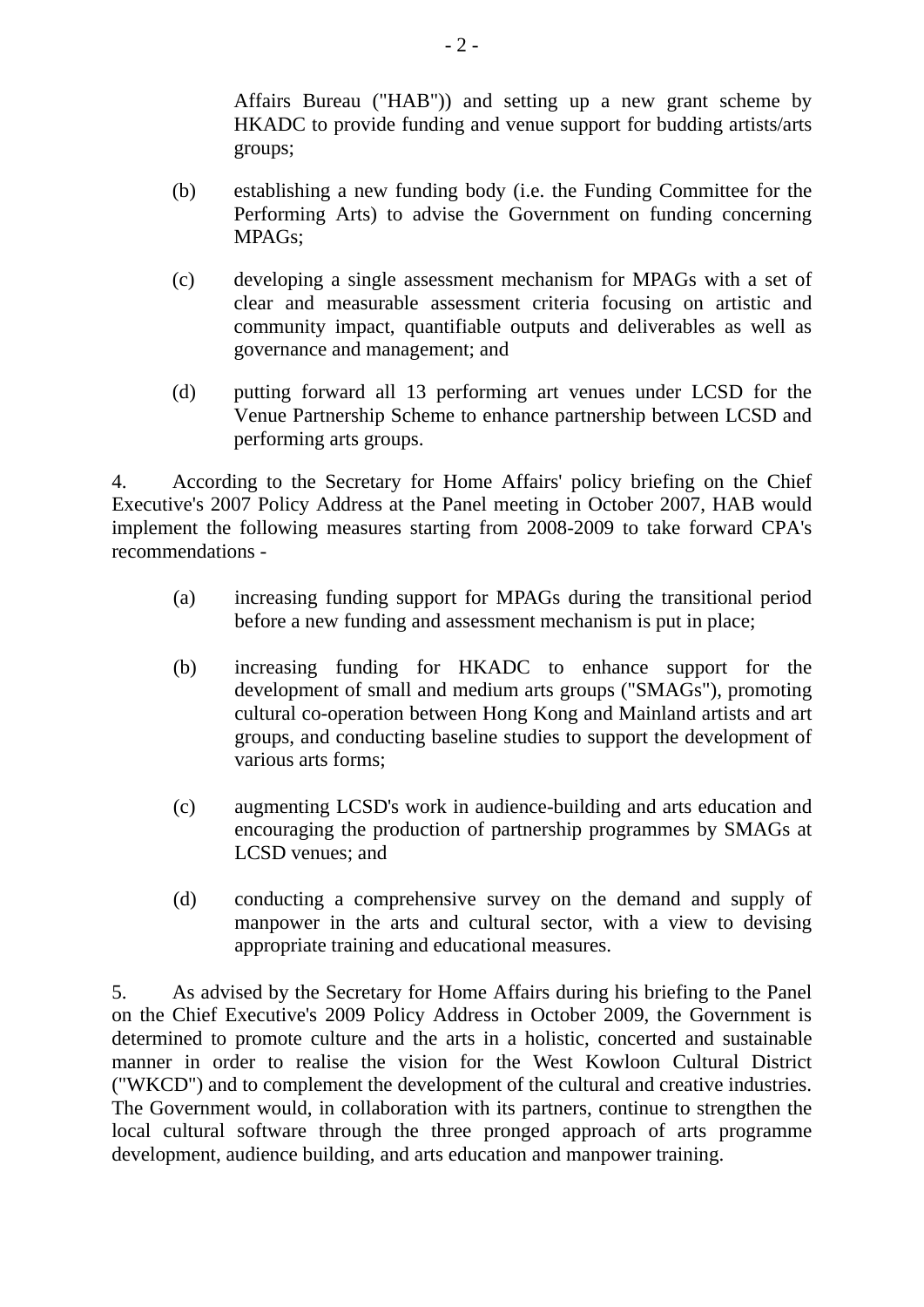#### **Past discussions**

6. In December 2007, the Administration briefed the Panel on its initiatives to implement CPA's recommendations in strengthening cultural software and humanware. The Panel subsequently held three meetings in the 2007-2008 session to further discuss the subject with the Administration and receive views from deputations. During the 2008-2009 session, the Panel met with deputations on 8 May 2009 to exchange views regarding the governance of and support to MPAGs. It also revisited issues relating to the development of arts and cultural software on 12 June 2009. The subject was last discussed at the meeting of the Joint Subcommittee to Monitor the Implementation of the West Kowloon Cultural District Project on 16 April 2010, in which the Administration updated members on its initiatives in the development of cultural software to complement the WKCD project. Major concerns and views expressed by members and deputations together with the Administration's responses are summarised in the ensuing paragraphs.

#### Funding mechanism for performing arts groups

- 7. Members generally considered that the Administration should
	- (a) review the existing mode of subsidy for the MPAGs to avoid stifling the development of non-subvented arts groups and provide more funding for HKADC to underpin support for SMAGs and budding artists;
	- (b) ensure a reasonable and fair distribution of funding resources among arts groups and examine the effectiveness of the current funding policy in achieving policy goals, such as encouraging diversified and balanced development of the arts and culture;
	- (c) explore means to minimise staffing and administrative expenses in the operation of arts programmes so that the savings generated could be channelled towards arts development; and
	- (d) increase its overall allocation of funding for culture and the arts, given the imminent need to achieve the vision and objectives of the WKCD project.

Some members considered that MPAGs should be encouraged to seek sponsorship to enhance its income other than government subvention, and called for more Government effort in encouraging private donation and sponsorship for the arts.

8. As for the deputations, some considered that the outdated funding policy should be reviewed as it had failed to take into account the emergence of new art forms which had proven to be popular in the market and created unfair competition within the arts and culture sector. Others opined that the cumbersome administrative procedures for application of subsidies under the present subvention mechanism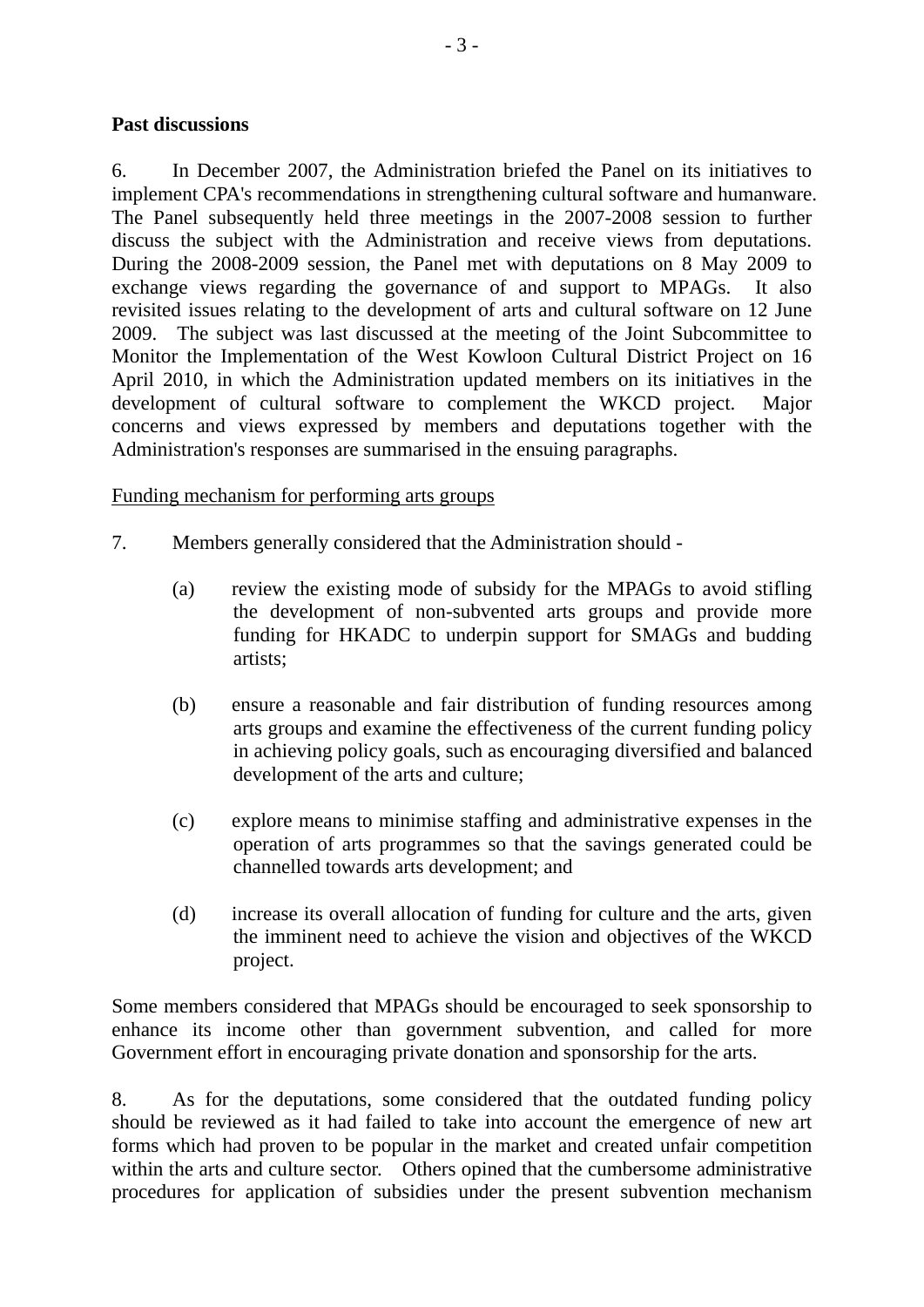should be streamlined to alleviate the heavy administrative workload of MPAGs. Some suggested that tax concession should be offered to corporations which sponsored non-profit making performing arts groups. In general, deputations urged the Administration to increase the allocation of resources for the performing arts groups as a whole.

9. The Administration explained that it was committed to promoting the sustainable development of culture and the arts in Hong Kong. In the 2009-2010 financial year, more than \$2.7 billion (excluding capital works expenditure) was spent on culture and the arts which was around 1% of the total expenditure of the Government. In 2010-2011, the Government would inject \$3 billion into the Arts and Sport Development Fund as seed money and use the annual investment returns to subsidise the long-term development of sports, culture and the arts. It would also reserve a provision of \$486 million in recurrent expenditure over the next five years for measures such as art programme development, audience building and enhancement of arts education and manpower training.

10. To promote the healthy development of performing arts groups, the Administration had commissioned a consultancy study to develop a new set of assessment criteria and funding mechanism for MPAGs in early 2010. The study would also examine the establishment of "flagship" companies, an entry and exit mechanism to the league of "majors", an articulation ladder for the second and lower tier arts groups to become majors, as well as complementary measures to support the non-subvented performing arts sector.

## Distribution of resources

11. Some members expressed concern that 80% of the Government's annual recurrent expenditure on culture and the arts was monopolized by LCSD, whereas HKADC, which was tasked to provide funding support for SMAGs and had a high level of community involvement, only received less than 3% of the Government resources. These members considered that this was not conducive to encouraging diversified and balanced development of culture and the arts.

12. The Administration explained that the reason for LCSD taking up a large share was that most of the major cultural facilities including performing arts venues, museums and public libraries were directly managed by LCSD, for which the associated staffing, programming and management expenses were the major cost items. To enhance its role in supporting young and budding artists and developing SMAGs, the Administration undertook to increase funding support for HKADC.

## Arts programme development and audience building

13. Some members considered that the Administration should target at the public at large in arts promotion. These members urged the Administration to focus its resources on the promotion of popular arts with a view to bringing the arts closer to the general public. To encourage community involvement in the arts, they called upon the Government to strengthen venue and funding provision for the arts and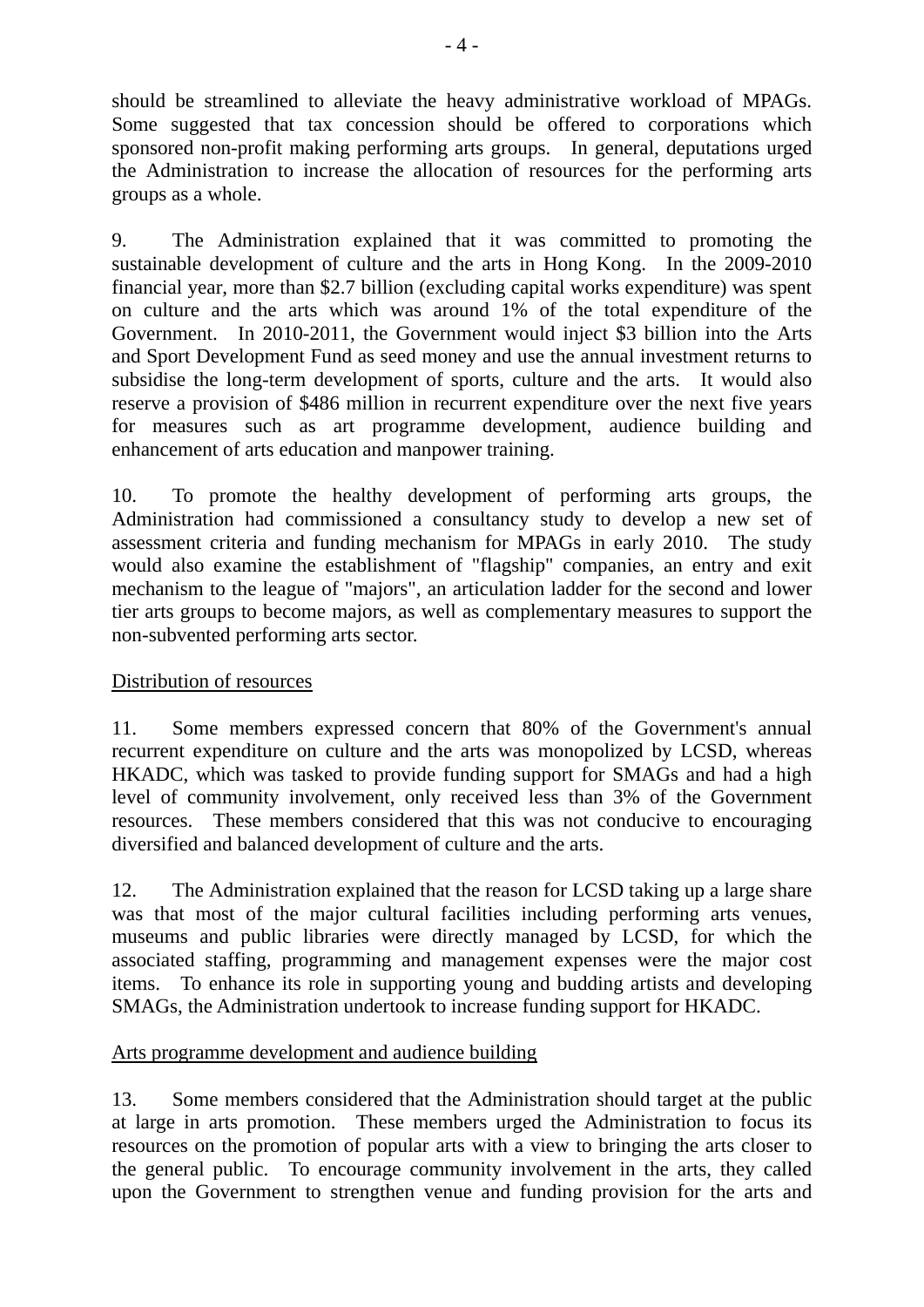cultural societies at district level, and promote street performances at district level for participation by local and international artists.

14. A member held the view that the Administration in general lacked the cultural vision in enhancing the quality and standard of arts performances in Hong Kong, which was essential for building up a solid audience base for the arts and cultural facilities in WKCD. Another member suggested that the Administration should study the profile of the targeted arts audience in the formulation of marketing strategy in arts promotion. To enrich Hong Kong's cultural contents and enhance the community's cultural literacy, some members urged the Administration to take concrete measures to promote architecture as a form of art, such as establishing a museum of architecture highlighting the historical aspects of Hong Kong architecture, and to promote the development of literary arts.

15. According to the Administration, it had been actively bringing culture and the arts to the people. For example, the Community Cultural Ambassador Scheme under the LCSD supported local performing arts practitioners in conducting outreach/promotional arts activities at various venues, and the Public Art Scheme invited artists to create or install permanent artworks at public places. Through the Community Arts Activities Enhancement Scheme, the HKADC encouraged the arts and cultural societies in all districts across the territory to organise and promote arts activities in the local community. In the five years starting from 2010-2011, more than \$80 million in additional resources would be allocated to step up the promotion of public art and organise more popular arts and cultural activities.

16. On the development of arts programmes, the Administration advised that LCSD, HKADC and local arts groups organised many cultural events throughout the year, including the Hong Kong Arts Festival, the thematic arts festival in autumn and various cultural and entertainment programmes organised by LCSD in collaboration with district organisations. The Administration would sustain the provision of additional resources to nine  $MPAGs<sup>1</sup>$ , and support SMAGs and individual artists in developing quality programmes, promoting outreach activities and advancing cultural exchanges. It would also provide additional resources to the Hong Kong Arts Festival for programme enrichment and further brand-building. As for the promotion of architectural arts and literary arts, the Administration would consider featuring architecture as an exhibition theme in activities organised by public museums, and convey the suggestion on the establishment of a literary museum in WKCD to the WKCD Authority.

## Arts education

 $\overline{a}$ 

17. Members suggested a series of measures to complement the new senior secondary ("NSS") curriculum implemented in the 2009-2010 school year. These included introducing the artist-in-residence scheme to all schools, arranging internship

<sup>1</sup> The nine MPAGs included the Hong Kong Philharmonic Orchestra, Hong Kong Chinese Orchestra, Hong Kong Sinfonietta, Hong Kong Dance Company, Hong Kong Ballet, City Contemporary Dance Company, Hong Kong Repertory Theatre, Chung Ying Theatre and the Zuni Icosahedron.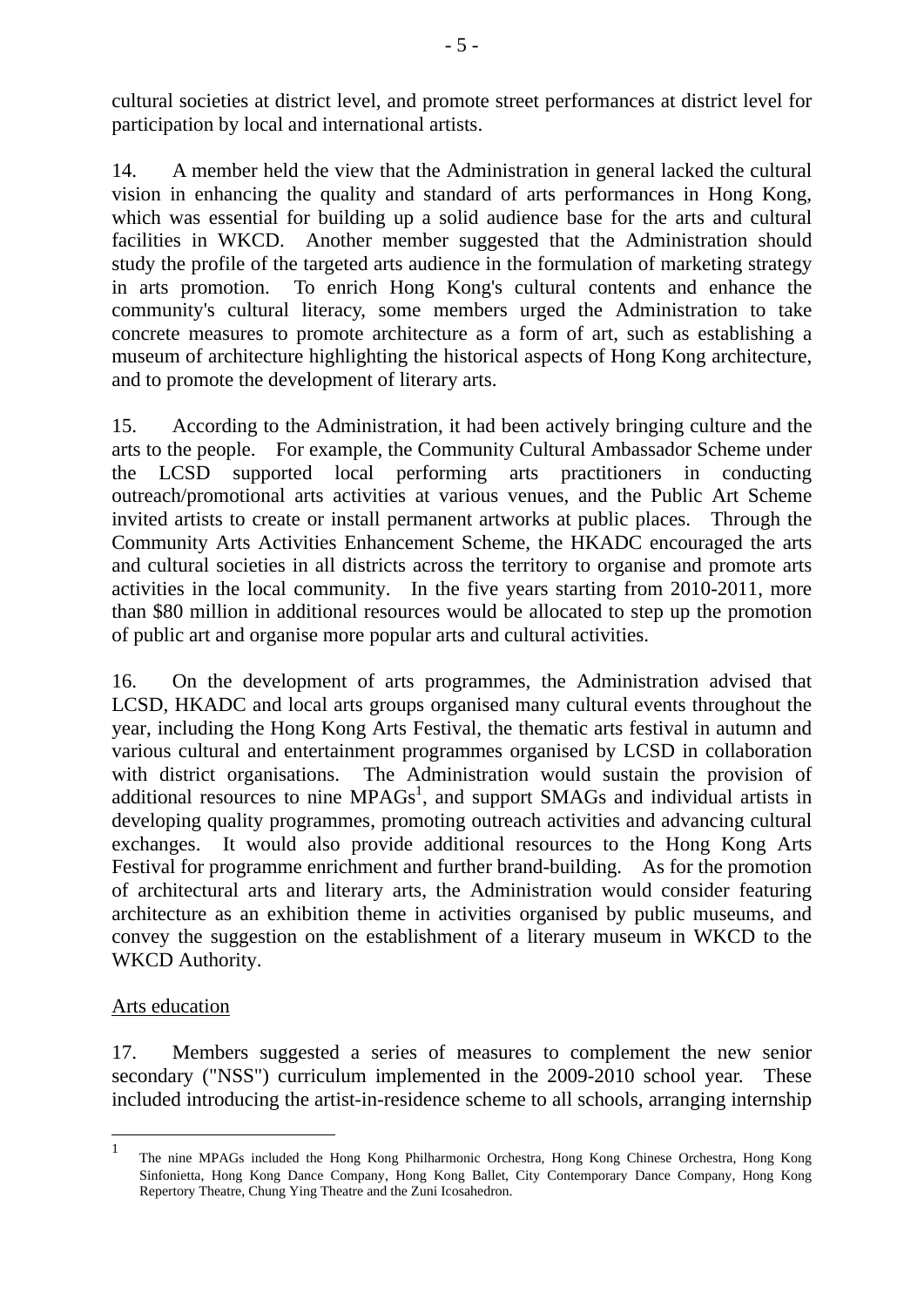schemes to prepare students for future career in the creative/cultural industries, and establishing a mechanism to enable students taking arts subjects under the new curriculum to pursue tertiary studies in arts administration and related subjects. A member urged the Administration to put in place arrangements to facilitate students attending classes on arts subjects, and to follow through students' learning process under the new curriculum.

18. The Administration advised that to tie in with the NSS curriculum, the Education Bureau, LCSD and various arts groups had joined hands to launch "A Journey on Learning the Arts for Senior Secondary Student Scheme" to support students' participation in arts activities and performances for free outside the classroom setting. The LCSD would produce teaching kits and worksheets for special exhibitions, and further enhance the educational programmes in museums and film archive to include learning sessions and workshops to engage students in the appreciation and critique of artworks. Artists would also be arranged to share their creative experience with students.For the promotion of arts education outside the formal curriculum, "the School Culture Day Scheme" was introduced for students to visit LCSD's performing arts venues, museums and public libraries during school days. In the five years starting from 2010-2011, additional resources of \$21 million would be allocated to enhance the promotion of the arts in schools to develop young people's interest in the arts and culture and their appreciation abilities in these areas.

## Manpower development and training

19. Some members and deputations expressed concern about the sufficiency of manpower training and provision such as museum professionals and cultural services managers to complement the WKCD project. The Administration was urged to enhance professional training in the arts, arts administration and arts criticism. Some deputations were concerned about the talent drain in the arts and culture sector given that low monetary rewards had deterred entrants to the sector.

20. According to the Administration, the Hong Kong Academy for Performing Arts had been training arts professionals in different disciplines, producing over 900 full-time equivalent graduates every year. The University Grants Committee (UGC)-funded institutions and the Vocational Training Council also offered other educational or vocational training programmes.

21. For the nurturing of budding artists and small and medium-sized arts groups of different nature and development stage, the Administration would cater for their needs through different schemes/funds. LCSD would provide them with support and performance opportunities through various channels, including year-round cultural presentations, the Venue Partnership Scheme, free entertainment programmes, audience building schemes at schools and the community, as well as marketing activities at performance venues.

22. To provide training and internship opportunities for people who aspired to a career in the arts and culture, HKADC ran a Local Internships Programme to sponsor participants to take up work attachments at local arts groups. The Administration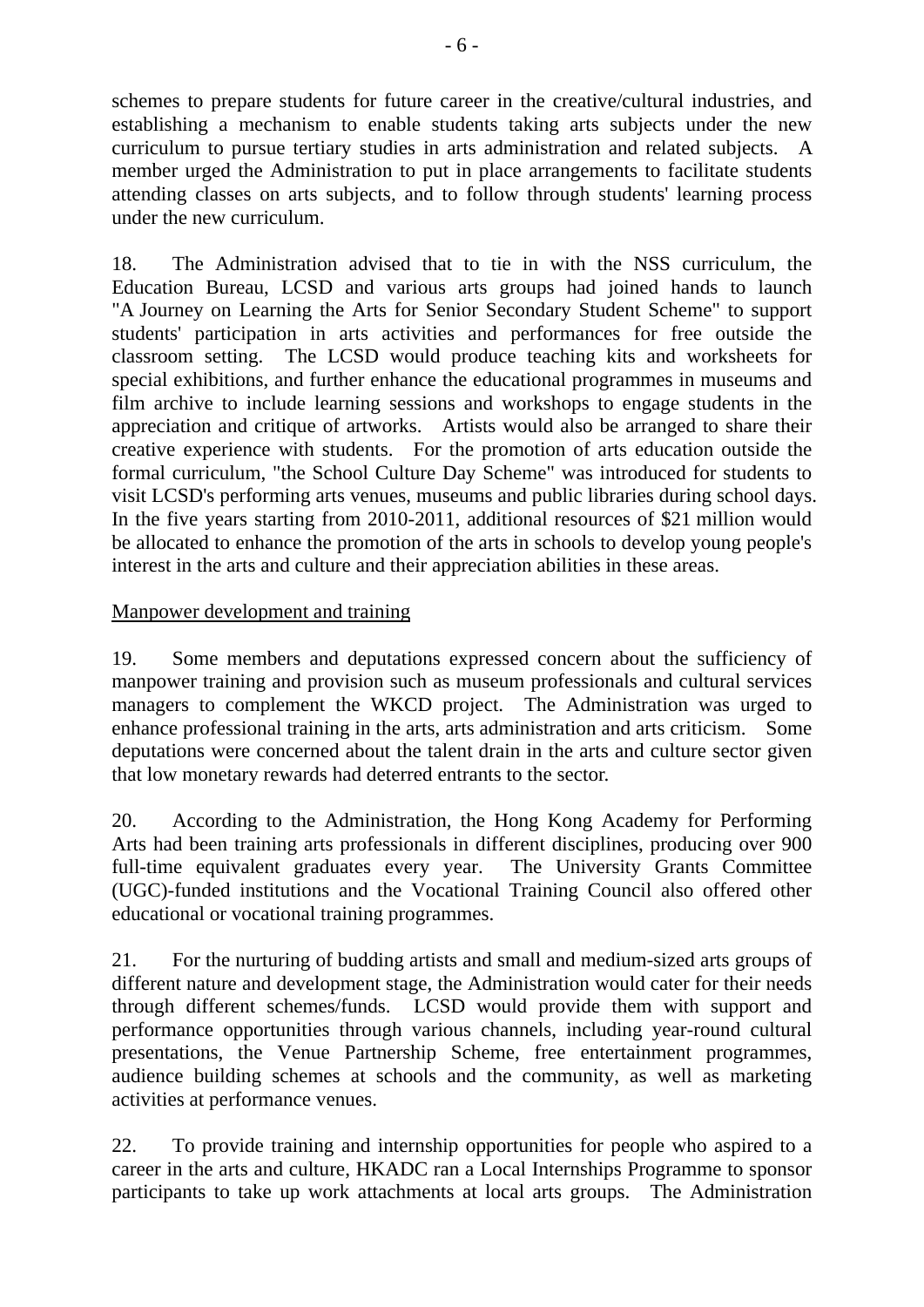had also commissioned the HKADC to run the new pilot Cultural Internship Scheme from 2009-2010 to 2012-2013 to sponsor local art practitioners to undertake short-term internship and training programmes in arts administration in the Mainland or overseas, and would allocate additional funding of \$32 million in the five years starting from 2010-2011 to launch training programmes for arts administrators.

# Cultural policy development

23. Some members considered that the Administration should review its effort in cultural development in a more critical and self-reflective manner to meet the challenges arising from the WKCD project. These members considered that the Administration should formulate a long-term policy and a clear vision for cultural development in Hong Kong. Other members suggested that the Administration should consider establishing a Cultural Affairs Bureau/Council or an integrated unit to coordinate policies and implement active measures to promote the arts and develop creative industries.

24. The Administration explained that HAB was the policy bureau responsible for cultural policy. The Bureau was underpinned by LCSD as its executive department and HKADC which advised the Bureau in works related to arts and culture. The Administration's policy objective was to create an environment conducive to free artistic expression and creation, as well as wider participation in cultural activities through the provision of various arts and cultural programmes, concessionary scheme and free performances. The Administration further advised that a steering group co-organised by HAB and the Commercial and Economic Development Bureau was set up in September 2009 to co-ordinate cross-bureaux and inter-departmental efforts in the further development of cultural software.

## Development of inclusive arts for persons with disabilities

25. Some members considered that the Administration should take proactive measures to develop inclusive arts as an art form and not as a welfare initiative. Some deputations requested the Administration to provide more funding support for the hiring of teachers/assistants for persons with disabilities and to uphold their right to barrier-free participation in arts and cultural activities.

26. The Administration advised that HKADC would continue its policy to support quality inclusive arts projects through the provision of grants under the three-year subvention scheme and other schemes under the auspice of HKADC. This apart, the Labour and Welfare Bureau had provided funding support for disabled artists through the Jockey Club Arts for the Disabled Scheme, and LCSD had assisted these artists in arts programmes such as the "Theatre of the Silence" to help them develop a life-long interest in the arts and culture. Moreover, all LCSD venues built after 1997 were in compliance with the requirements of the Design Manual: Barrier Free Access 1997 issued by the Buildings Department. The subvention for inclusive arts would also be considered in the consultancy study on performing arts groups.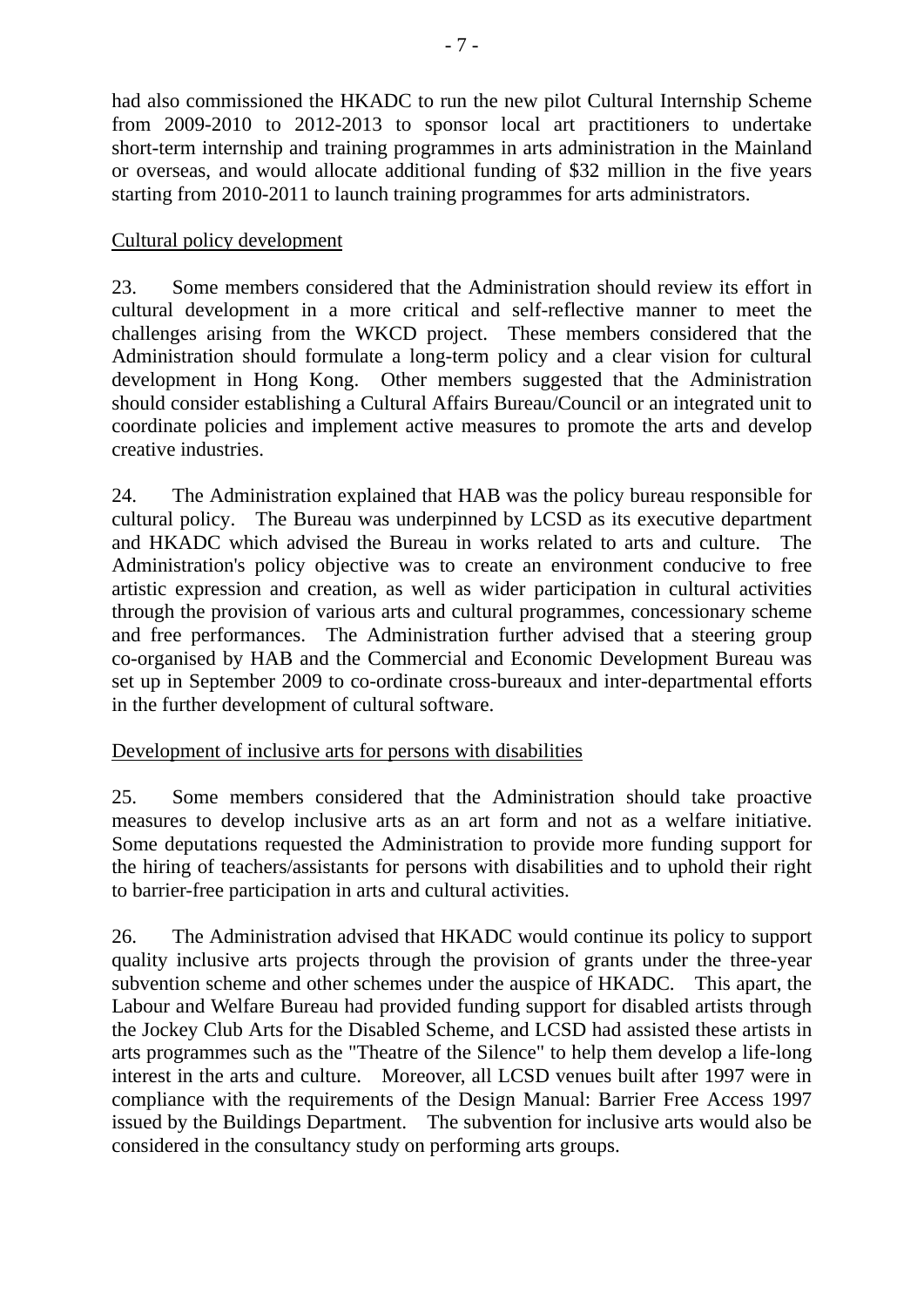# **Latest development**

27. The Administration will brief the Panel on its latest initiatives in strengthening the arts and cultural software of Hong Kong, including the progress of the consultancy study on performing arts groups, at its meeting on 14 May 2010.

#### **Relevant papers**

28. A list of relevant papers with their hyperlinks at the LegCo website is in the **Appendix.**

Council Business Division 2 Legislative Council Secretariat 11 May 2010

J:\cb2\BC\TEAM2\HA\09-10\100514\softcopy\ha0514cb2-1497-4-e.doc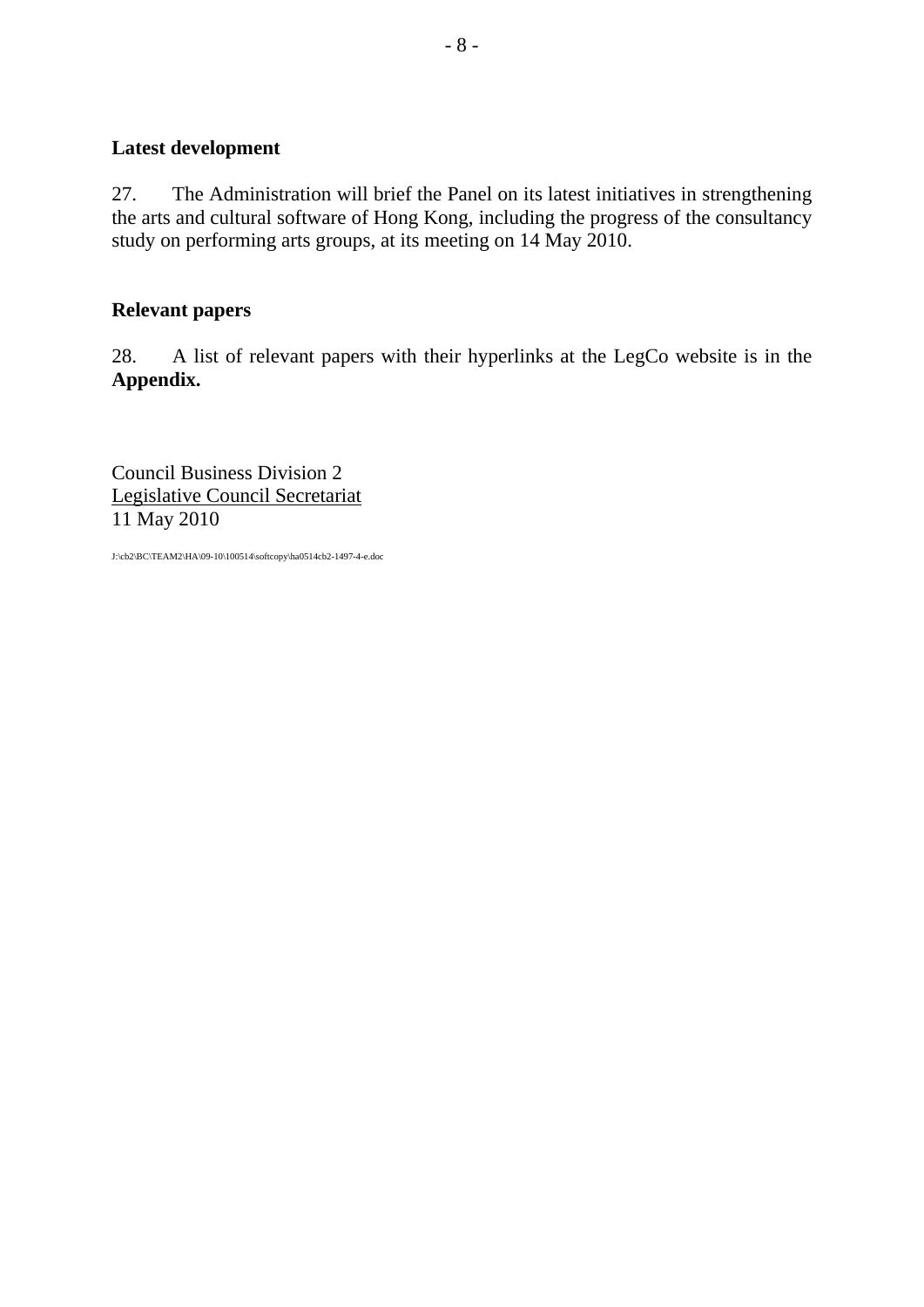## **Panel on Home Affairs**

# **Relevant documents on strengthening the arts and cultural software of Hong Kong**

| <b>Meeting</b>                        | Date of    | <b>Paper/Minutes</b>                                                                                    | LC Paper No.                                                                                                                                                    |
|---------------------------------------|------------|---------------------------------------------------------------------------------------------------------|-----------------------------------------------------------------------------------------------------------------------------------------------------------------|
|                                       | meeting    |                                                                                                         |                                                                                                                                                                 |
| Panel<br>Home<br>on<br><b>Affairs</b> | 3.7.2006   | Committee on Performing<br>Recommendation<br>Arts<br>Report (I)                                         | Issued vide LC Paper<br>No. CB(2)2476/05-06 on<br>20 June 2006<br>http://www.legco.gov.hk/<br>yr05-06/english/panels/ha<br>/papers/ha0703cb2-report<br>$-e.pdf$ |
|                                       |            | Administration's paper on<br>Committee on Performing<br>Recommendation<br>Arts<br>Report (I)            | $CB(2)2492/05-06(01)$<br>http://www.legco.gov.hk/<br>yr05-06/english/panels/h<br>$a/papers/ha0703cb2-249$<br>$2$ -1e.pdf                                        |
|                                       |            | Minutes of meeting                                                                                      | CB(2)3127/05-06<br>http://www.legco.gov.hk/<br>yr05-06/english/panels/h<br>a/minutes/ha060703.pdf                                                               |
|                                       | 14.12.2007 | Administration's paper on<br>Strengthening<br>the<br>software and humanware<br>for culture and the arts | $CB(2)245/07-08(03)$<br>http://www.legco.gov.hk/<br>yr07-08/english/panels/h<br>a/papers/ha1109cb2-245-<br>$3$ -e.pdf                                           |
|                                       |            | Minutes of meeting                                                                                      | CB(2)1051/07-08<br>http://www.legco.gov.hk/<br>yr07-08/english/panels/h<br>a/minutes/ha071214.pdf                                                               |
|                                       | 15.2.2008  | Administration's response<br>the<br>views<br>of<br>to<br>deputations/ individuals at<br>the meeting     | $CB(2)1805/07-08(03)$<br>http://www.legco.gov.hk/<br>yr07-08/english/panels/h<br>$a/papers/ha0509cb2-180$<br><u>5-3-e.pdf</u>                                   |
|                                       |            | Minutes of meeting                                                                                      | CB(2)2617/07-08<br>http://www.legco.gov.hk/<br>yr07-08/english/panels/h<br>a/minutes/ha080215.pdf                                                               |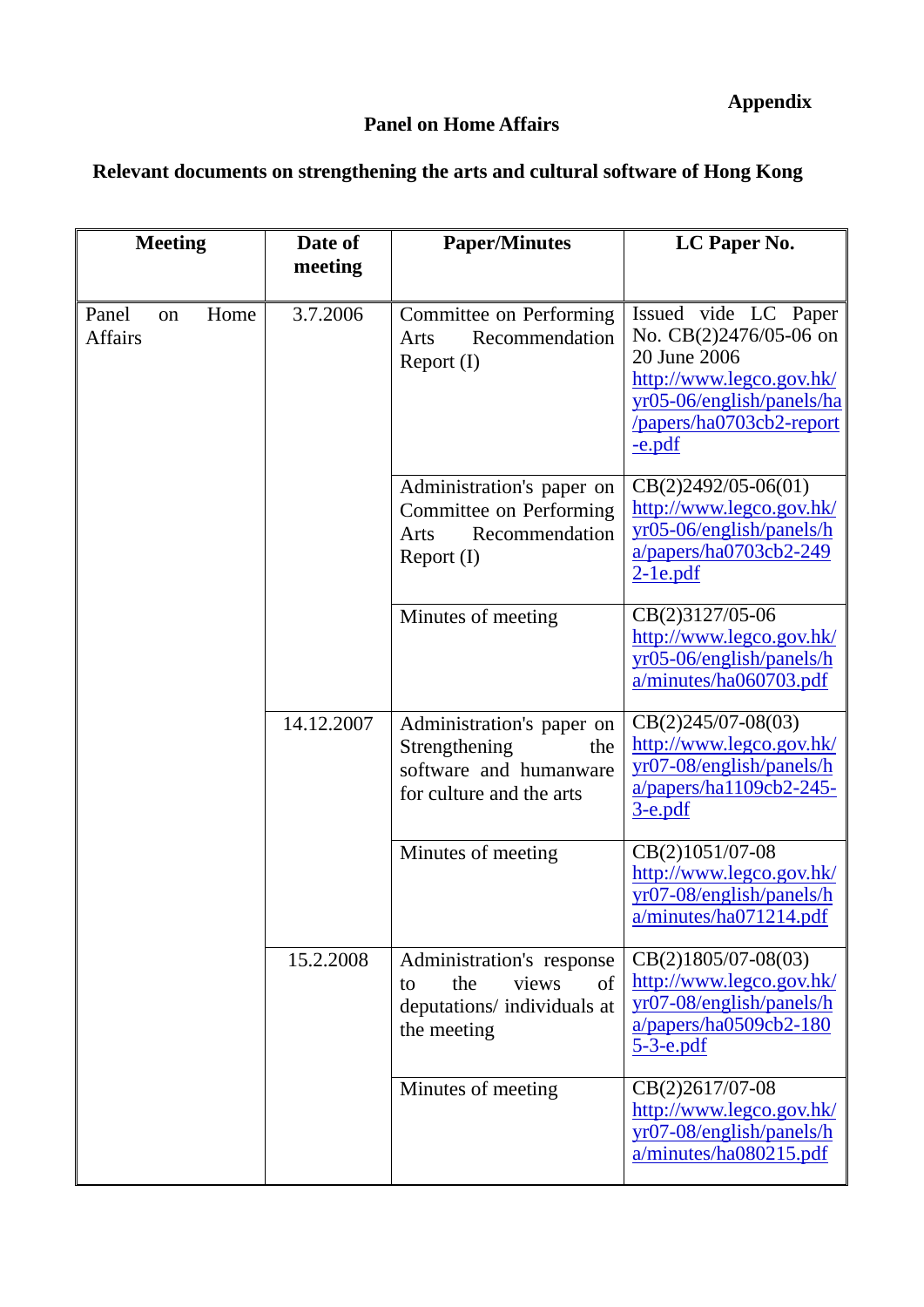| <b>Meeting</b>                        | Date of<br>meeting | <b>Paper/Minutes</b>                                                                                                                                                                                                                              | LC Paper No.                                                                                                              |
|---------------------------------------|--------------------|---------------------------------------------------------------------------------------------------------------------------------------------------------------------------------------------------------------------------------------------------|---------------------------------------------------------------------------------------------------------------------------|
|                                       |                    |                                                                                                                                                                                                                                                   |                                                                                                                           |
| Home<br>Panel<br>on<br><b>Affairs</b> | 9.5.2008           | Minutes of meeting                                                                                                                                                                                                                                | CB(2)2742/07-08<br>http://www.legco.gov.hk/<br>yr07-08/english/panels/h<br>a/minutes/ha080509.pdf                         |
|                                       | 30.6.2008          | Administration's paper on<br>"Funding support for the<br>local<br>performing<br>arts<br>manpower<br>groups,<br>training in culture and the<br>arts and promotion of the<br>participation of persons<br>with disabilities in artistic<br>creation" | $CB(2)2416/06-07(01)$<br>http://www.legco.gov.hk/<br>yr07-08/english/panels/h<br>$a/papers/ha0630cb2-241$<br>$6-1$ -e.pdf |
|                                       |                    | Minutes of meeting                                                                                                                                                                                                                                | CB(2)2828/07-08<br>http://www.legco.gov.hk/<br>yr07-08/english/panels/h<br>a/minutes/ha080630.pdf                         |
|                                       | 6.2.2009           | Administration's response<br>to the views of members<br>of<br>Panel<br>the<br>and<br>deputations                                                                                                                                                  | $CB(2)860/08-09(01)$<br>http://www.legco.gov.hk/<br>yr08-09/english/panels/h<br>a/papers/ha0206cb2-860-<br>$1-e.pdf$      |
|                                       | 8.5.2009           | Administration's paper on<br>Governance<br>of<br>major<br>performing arts groups                                                                                                                                                                  | $CB(2)1464/08-09(01)$<br>http://www.legco.gov.hk/<br>yr08-09/english/panels/h<br>$a/papers/ha0508cb2-146$<br>$4-1$ -e.pdf |
|                                       |                    | brief<br>Background<br>on<br>Governance<br>of<br>major<br>performing arts groups                                                                                                                                                                  | $CB(2)1464/08-09(02)$<br>http://www.legco.gov.hk/<br>yr08-09/english/panels/h<br>$a/papers/ha0508cb2-146$<br>$4-2$ -e.pdf |
|                                       | 12.6.2009          | Administration's paper on<br>Strengthening<br>the<br>Arts<br>and Cultural Software of<br>Hong Kong                                                                                                                                                | $CB(2)1790/08-09(01)$<br>http://www.legco.gov.hk/<br>yr08-09/english/panels/h<br>$a/papers/ha0612cb2-179$<br>$0-1$ -e.pdf |